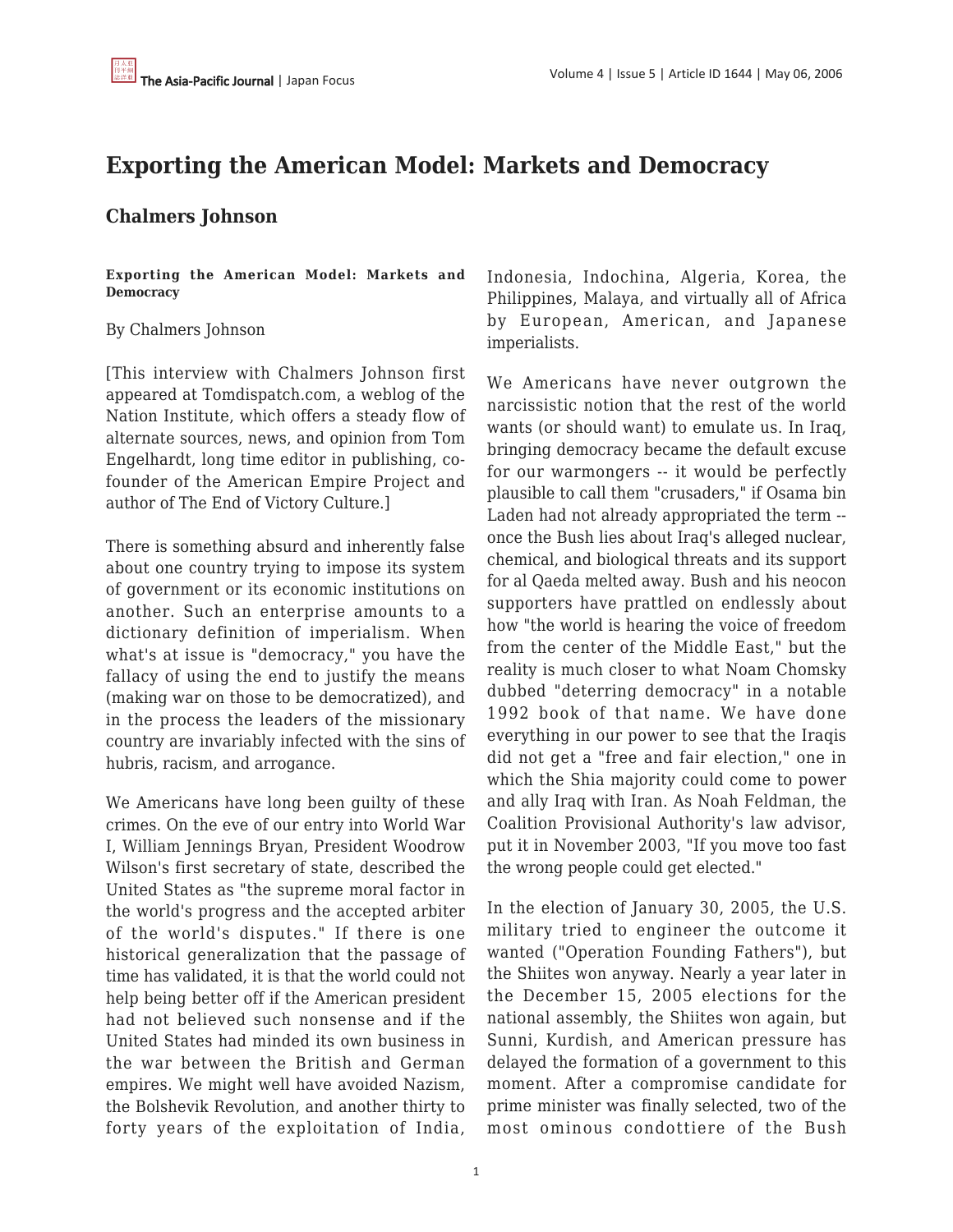administration, Secretary of State Condoleezza Rice and Secretary of Defense Donald Rumsfeld, flew into Baghdad to tell him what he had to do for "democracy" -- leaving the unmistakable impression that the new prime minister is a puppet of the United States.

## **Hold the Economic Advice**

After Latin America, East Asia is the area of the world longest under America's imperialist tutelage. If you want to know something about the U.S. record in exporting its economic and political institutions, it's a good place to look. But first, some definitions.

The political philosopher Hannah Arendt once argued that democracy is such an abused concept we should dismiss as a charlatan anyone who uses it in serious discourse without first clarifying what he or she means by it. Therefore, let me indicate what I mean by democracy. First, the acceptance within a society of the principle that public opinion matters. If it doesn't, as for example in Stalin's Russia, or present-day Saudi Arabia, or the Japanese prefecture of Okinawa under American military domination, then it hardly matters what rituals of American democracy, such as elections, may be practiced.

Second, there must be some internal balance of power or separation of powers, so that it is impossible for an individual leader to become a dictator. If power is concentrated in a single position and its occupant claims to be beyond legal restraints, as is true today with our president, then democracy becomes attenuated or only pro forma. In particular, I look for the existence and practice of administrative law - in other words, an independent, constitutional court with powers to declare null and void laws that contravene democratic safeguards.

Third, there must be some agreed-upon procedure for getting rid of unsatisfactory leaders. Periodic elections, parliamentary votes of no confidence, term limits, and impeachment are various well-known ways to do this, but the emphasis should be on shared institutions.

With that in mind, let's consider the export of the American economic, and then democratic "model" to Asia. The countries stretching from Japan to Indonesia, with the exception of the former American colony of the Philippines, make up one of the richest regions on Earth today. They include the second most productive country in the world, Japan, with a per capita income well in excess of that of the United States, as well as the world's fastest growing large economy, China's, which has been expanding at a rate of over 9.5% per annum for the past two decades. These countries achieved their economic well-being by ignoring virtually every item of wisdom preached in American economics departments and business schools or propounded by various American administrations.

Japan established the regional model for East Asia. In no case did the other high-growth Asian economies follow Japan's path precisely, but they have all been inspired by the overarching characteristic of the Japanese economic system -- namely, the combining of the private ownership of property as a genuine right, defensible in law and inheritable, with state control of economic goals, markets, and outcomes. I am referring to what the Japanese call "industrial policy" (sangyo seisaku). In American economic theory (if not in practice), industrial policy is anathema. It contradicts the idea of an unconstrained market guided by laissez faire. Nonetheless, the American military-industrial complex and our elaborate system of "military Keynesianism" rely on a Pentagon-run industrial policy -- even as American theory denies that either the militaryindustrial complex or economic dependence on arms manufacturing are significant factors in our economic life. We continue to underestimate the high-growth economies of East Asia because of the power of our ideological blinders.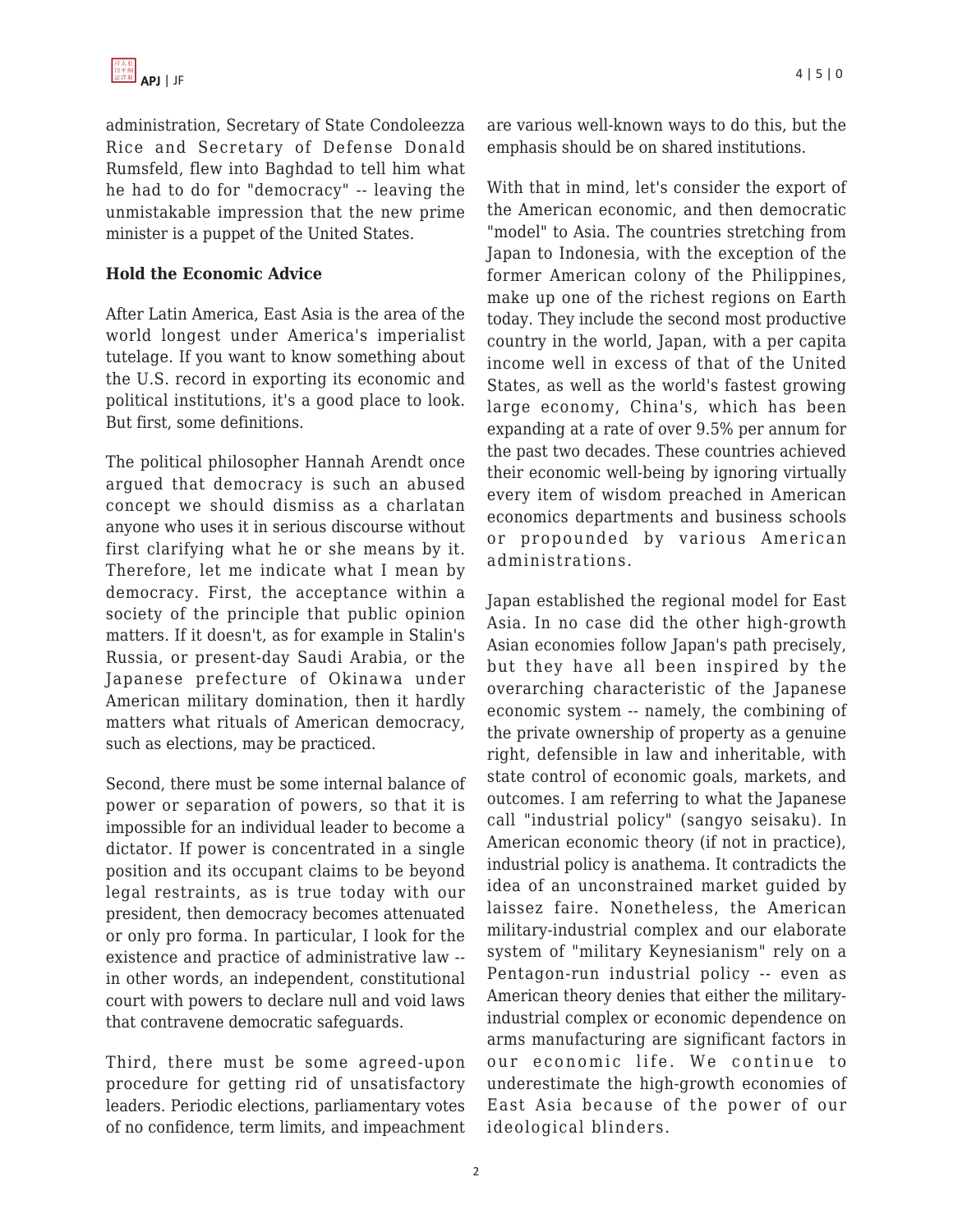

One particular form of American economic influence did greatly affect East Asian economic practice -- namely, protectionism and the control of competition through high tariffs and other forms of state discrimination against foreign imports. This was the primary economic policy of the United States from its founding until 1940. Without it, American economic wealth of the sort to which we have become accustomed would have been inconceivable. The East Asian countries have emulated the U.S. in this respect. They are interested in what the U.S. does, not what it preaches. That is one of the ways they all got rich. China is today pursuing a variant of the basic Japanese development strategy, even though it does not, of course, acknowledge this.

#### **Marketing Democracy**

The gap between preaching and self-deception in the way we promote democracy abroad is even greater than in selling our economic ideology. Our record is one of continuous (sometimes unintended) failure, although most establishment pundits try to camouflage this fact.

The Federation of American Scientists has compiled a list of over 201 overseas military operations from the end of World War II until September 11, 2001 in which we were involved and normally struck the first blow. (The list is reprinted by Gore Vidal in Perpetual War for Perpetual Peace: How We Got To Be So Hated, pp. 22-41.) The current wars in Afghanistan and Iraq are not included. In no instance did democratic governments come about as a direct result of any of these military activities.

The United States holds the unenviable record of having helped install and then supported such dictators as the Shah of Iran, General Suharto in Indonesia, Fulgencio Batista in Cuba, Anastasio Somoza in Nicaragua, Augusto Pinochet in Chile, and Sese Seko Mobutu in Congo-Zaire, not to mention a series of American-backed militarists in Vietnam and Cambodia until we were finally expelled from Indochina. In addition, we ran among the most extensive international terrorist operations in history against Cuba and Nicaragua because their struggles for national independence produced outcomes that we did not like.

On the other hand, democracy did develop in some important cases as a result of opposition to our interference -- for example, after the collapse of the CIA-installed Greek colonels in 1974; in both Portugal in 1974 and Spain in 1975 after the end of the U.S.-supported fascist dictatorships; after the overthrow of Ferdinand Marcos in the Philippines in 1986; following the ouster of General Chun Doo Hwan in South Korea in 1987; and following the ending of thirty-eight years of martial law on the island of Taiwan in the same year.

One might well ask, however: What about the case of Japan? President Bush has repeatedly cited our allegedly successful installation of democracy there after World War II as evidence of our skill in this kind of activity. What this experience proved, he contended, was that we would have little difficulty implanting democracy in Iraq. As it happens though, General Douglas MacArthur, who headed the American occupation of defeated Japan from 1945 to 1951, was himself essentially a dictator, primarily concerned with blocking genuine democracy from below in favor of hand-picked puppets and collaborators from the prewar Japanese establishment.

When a country loses a war as crushingly as Japan did the war in the Pacific, it can expect a domestic revolution against its wartime leaders. In accordance with the terms of the Potsdam Declaration, which Japan accepted in surrendering, the State Department instructed MacArthur not to stand in the way of a popular revolution, but when it began to materialize he did so anyway. He chose to keep Hirohito, the wartime emperor, on the throne (where he remained until his death in 1989) and helped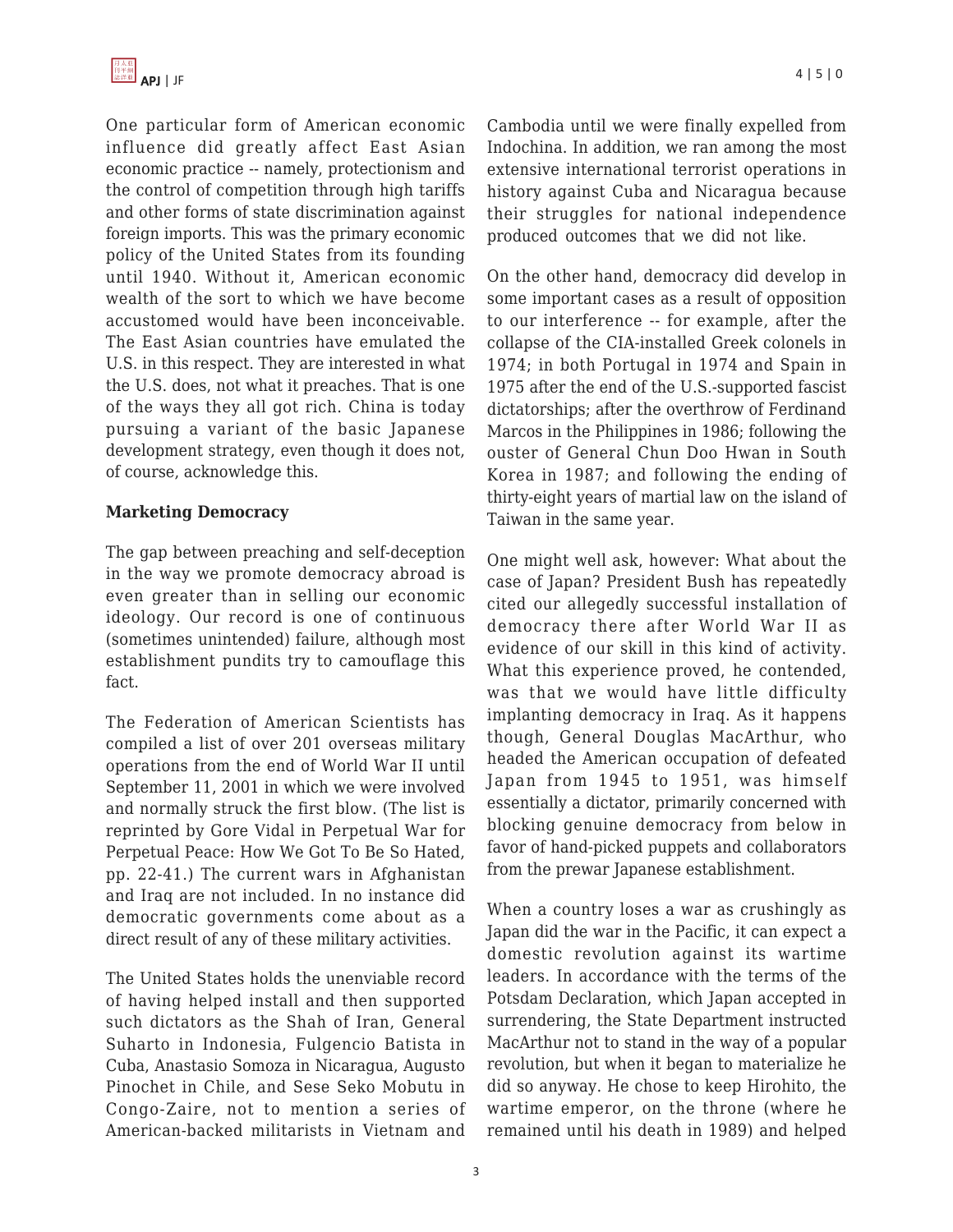

bring officials from the industrial and militarist classes that ruled wartime Japan back to power. Except for a few months in 1993 and 1994, those conservatives and their successors have ruled Japan continuously since 1949. Japan and China are today among the longestlived single-party regimes on Earth, both parties -- the nucleus of the Liberal Democratic Party and the Chinese Communist Party - having come to power in the same year.

Equally important in the Japanese case, General MacArthur's headquarters actually wrote the quite democratic Constitution of 1947 and bestowed it on the Japanese people under circumstances in which they had no alternative but to accept it. In her 1963 book On Revolution, Hannah Arendt stresses "the enormous difference in power and authority between a constitution imposed by a government upon a people and the constitution by which a people constitutes its own government." She notes that, in post-World War I Europe, virtually every case of an imposed constitution led to dictatorship or to a lack of power, authority, and stability.

Although public opinion certainly matters in Japan, its democratic institutions have never been fully tested. The Japanese public knows that its constitution was bestowed by its conqueror, not generated from below by popular action. Japan's stability depends greatly on the ubiquitous presence of the United States, which supplies the national defense – and so, implicitly, the fairly evenly distributed wealth -- that gives the public a stake in the regime. But the Japanese people, as well as those of the rest of East Asia, remain fearful of Japan's ever again being on its own in the world.

While more benign than the norm, Japan's government is typical of the U.S. record abroad in one major respect. Successive American administrations have consistently favored oligarchies that stand in the way of broad popular aspirations -- or movements toward nationalist independence from American control. In Asia, in the post-World War II period, we pursued such anti-democratic policies in South Korea, the Philippines, Thailand, Indochina (Cambodia, Laos, and Vietnam), and Japan. In Japan, in order to prevent the Socialist Party from coming to power through the polls, which seemed likely during the 1950s, we secretly supplied funds to the representatives of the old order in the Liberal Democratic Party. We helped bring wartime Minister of Munitions Nobusuke Kishi to power as prime minister in 1957; split the Socialist Party by promoting and financing a rival Democratic Socialist Party; and, in 1960, backed the conservatives in a period of vast popular demonstrations against the renewal of the Japanese-American Security Treaty. Rather than developing as an independent democracy, Japan became a docile Cold War satellite of the United States -- and one with an extremely inflexible political system at that.

#### **The Korean Case**

In South Korea, the United States resorted to far sterner measures. From the outset, we favored those who had collaborated with Japan, whereas North Korea built its regime on the foundation of former guerrilla fighters against Japanese rule. During the 1950s, we backed the aged exile Syngman Rhee as our puppet dictator. (He had actually been a student of Woodrow Wilson's at Princeton early in the century.) When, in 1960, a student movement overthrew Rhee's corrupt regime and attempted to introduce democracy, we instead supported the seizure of power by General Park Chung Hee.

Educated at the Japanese military academy in Manchuria during the colonial period, Park had been an officer in the Japanese army of occupation until 1945. He ruled Korea from 1961 until October 16, 1979, when the chief of the Korean Central Intelligence Agency shot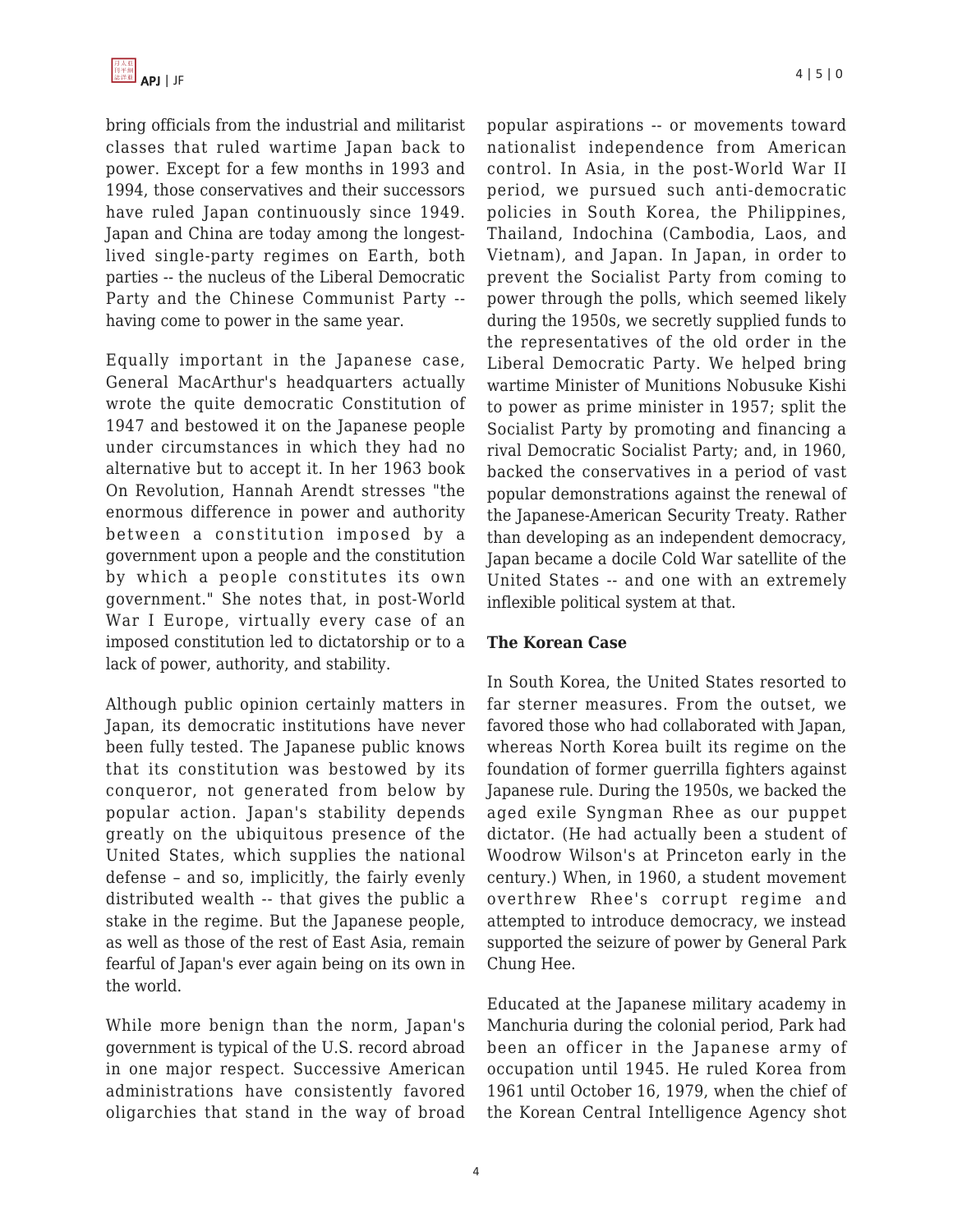him to death over dinner. The South Korean public believed that the KCIA chief, known to be "close" to the Americans, had assassinated Park on U.S. orders because he was attempting to develop a nuclear-weapons program which the U.S. opposed. (Does this sound familiar?) After Park's death, Major General Chun Doo Hwan seized power and instituted yet another military dictatorship that lasted until 1987.

In 1980, a year after the Park assassination, Chun smashed a popular movement for democracy that broke out in the southwestern city of Kwangju and among students in the capital, Seoul. Backing Chun's policies, the U. S. ambassador argued that "firm anti-riot measures were necessary." The American military then released to Chun's control Korean troops assigned to the U.N. Command to defend the country against a North Korean attack, and he used them to crush the movement in Kwangju. Thousands of prodemocracy demonstrators were killed. In 1981, Chun Doo Hwan would be the first foreign visitor welcomed to the White House by the newly elected Ronald Reagan.

After more than thirty postwar years, democracy finally began to come to South Korea in 1987 via a popular revolution from below. Chun Doo Hwan made a strategic mistake by winning the right to hold the Olympic Games in Seoul in 1988. In the lead-up to the games, students from the many universities in Seoul, now openly backed by an increasingly prosperous middle class, began to protest American-backed military rule. Chun would normally have used his army to arrest, imprison, and probably shoot such demonstrators as he had done in Kwangju seven years earlier; but he was held back by the knowledge that, if he did so, the International Olympic Committee would move the games to some other country. In order to avoid such a national humiliation, Chun turned over power to his co-conspirator of 1979-80, General Roh Tae Woo. In order to allow the Olympics to go ahead, Roh instituted a measure of democratic reform, which led in 1993 to the holding of national elections and the victory of a civilian president, Kim Young Sam.

In December 1995, in one of the clearest signs of South Korea's maturing democracy, the government arrested generals Chun Doo Hwan and Roh Tae Woo and charged them with having shaken down Korean big business for bribes -- Chun Doo Hwan allegedly took \$1.2 billion and Roh Tae Woo \$630 million. President Kim then made a very popular decision, letting them be indicted for their military seizure of power in 1979 and for the Kwangju massacre as well. In August 1996, a South Korean court found both Chun and Roh guilty of sedition. Chun was sentenced to death and Roh to twenty-two-and-a-half years in prison. In April 1997, the Korean Supreme Court upheld slightly less severe sentences, something that would have been simply unimaginable for the pro forma Japanese Supreme Court. In December 1997, after peace activist Kim Dae Jung was elected president, he pardoned them both despite the fact that Chun had repeatedly tried to have Kim killed.

The United States was always deeply involved in these events. In 1989, when the Korean National Assembly sought to investigate what happened at Kwangju on its own, the U.S. government refused to cooperate and prohibited the former American ambassador to Seoul and the former general in command of U.S. Forces Korea from testifying. The American press avoided reporting on these events (while focusing on the suppression of pro-democracy demonstrators in Beijing in June 1989), and most Americans knew next to nothing about them. This cover-up of the costs of military rule and the suppression of democracy in South Korea, in turn, has contributed to the present growing hostility of South Koreans toward the United States.

Unlike American-installed or supported